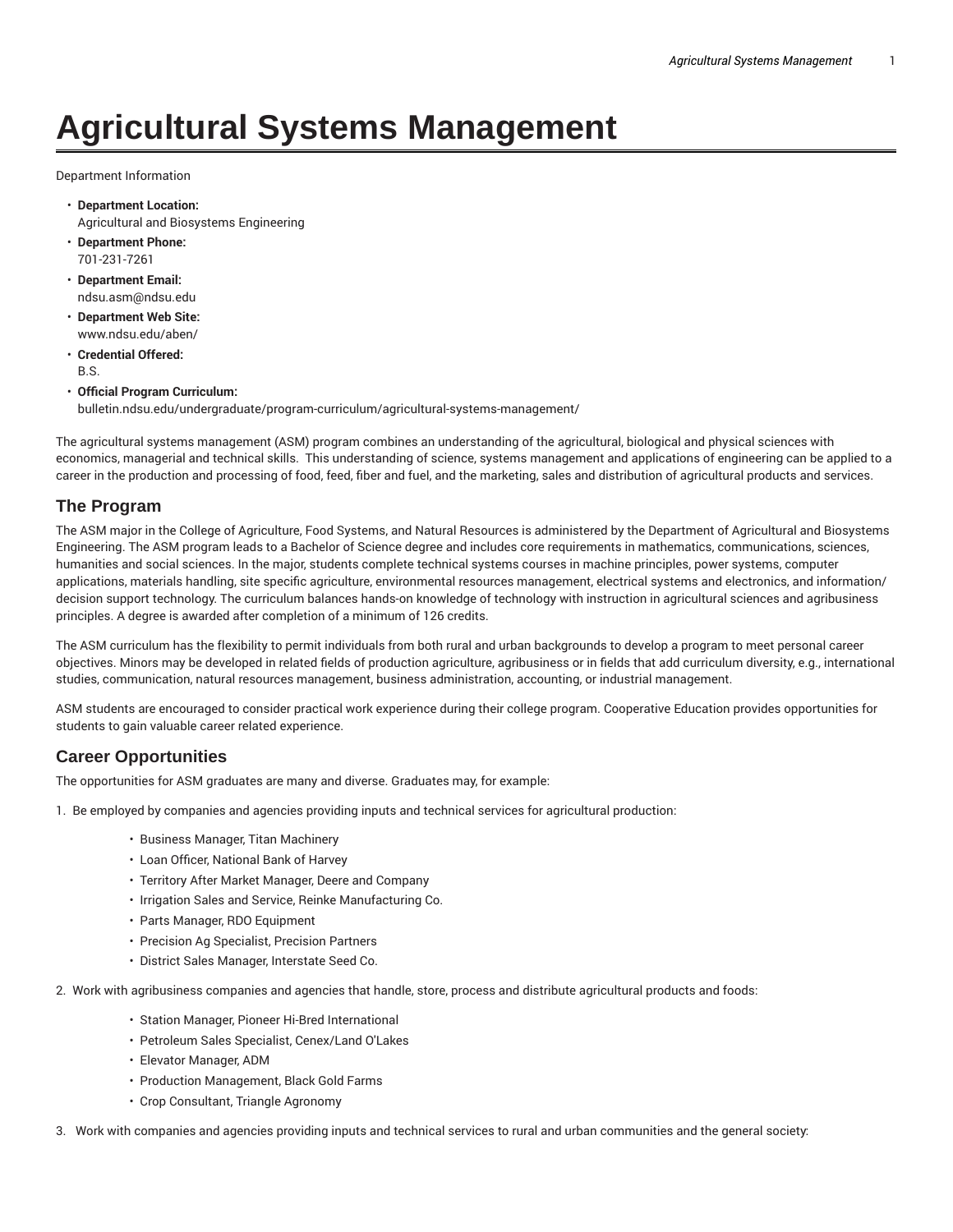- CEO, Cass County Electric
- Ag Science Teacher, North Central Schools
- Soil Conservationist, USDA or
- Natural Resources Conservation Service
- Farm Appraiser, Farm Credit Services
- Energy Use Advisor, Verendrye Electric Cooperative
- Water Quality Specialist, USDA or Extension Service
- 4. Be self-employed, performing services as consultants, or as owners or operators of businesses:
	- Owner, Credit Management Consulting
	- Owner, Lynnes Bison Farms
	- Owner, Hoffman Irrigation
	- Owner, Rust Sales

#### **Scholarships**

Several scholarships are available through the department. These scholarships range from \$300 to \$4,000. Students also may be eligible for scholarships from the College of Agriculture, Food Systems, and Natural Resources.

### **Extra-Curricular Opportunities**

The ASM Club offers students opportunities to participate in professional and social activities with other students at the local, regional and national levels. ASM Club members take an active part in the annual Agricultural Technology Expo, go on field trips and are involved in public service activities. Being an active participant in student organizations helps students develop leadership, teamwork, organization and communication skills. These skills are highly sought by those industries that hire ASM graduates.

## **A Well-Equipped Teaching Facility**

The ASM degree program is housed in the Agricultural and Biosystems Engineering building which includes offices, classrooms and laboratories. Laboratories are furnished with equipment typical of that used in industry and research, such as personal computers that are networked to the University's computer facilities, tractors, engines, surveying equipment, etc. Department faculty have received recognition for outstanding teaching and research on the state and national levels. Faculty expertise varies across a wide and diverse range of specialties related to agricultural and biological systems.

# **Plan of Study**

Please note this is a sample plan of study and not an official curriculum. Actual student schedules for each semester will vary depending on start year, education goals, applicable transfer credit, and course availability. Students are encouraged to work with their academic advisor on a regular basis to review degree progress and customize an individual plan of study.

| Freshman          |                                              |                |
|-------------------|----------------------------------------------|----------------|
| Fall              | <b>Credits Spring</b>                        | <b>Credits</b> |
| <b>ASM 115</b>    | 3 ASM 496 (Field Exp./Ag Tech Expo)          | 1              |
| <b>ASM 125</b>    | 3 COMM 110                                   | $\sqrt{3}$     |
| <b>ENGL 110</b>   | 4 CSCI 114 or MIS 116                        | 3              |
| Elective (Option) | 3 ENGL 120                                   | $\sqrt{3}$     |
|                   | <b>MATH 105</b>                              | 3              |
|                   | HUM/FINE ARTS & CULTURAL<br><b>DIVERSITY</b> | 3              |
|                   |                                              |                |
|                   | 13                                           | 16             |
| Sophomore         |                                              |                |
| Fall              | <b>Credits Spring</b>                        | <b>Credits</b> |
| <b>ASM 225</b>    | 3 ASM 264                                    | 3              |
| ACCT 102          | 3 ASM 264L                                   | $\mathbf{1}$   |
| <b>ECON 201</b>   | 3 ECON 202                                   | 3              |
| <b>PHYS 211</b>   | 3 PSYC 111                                   | 3              |